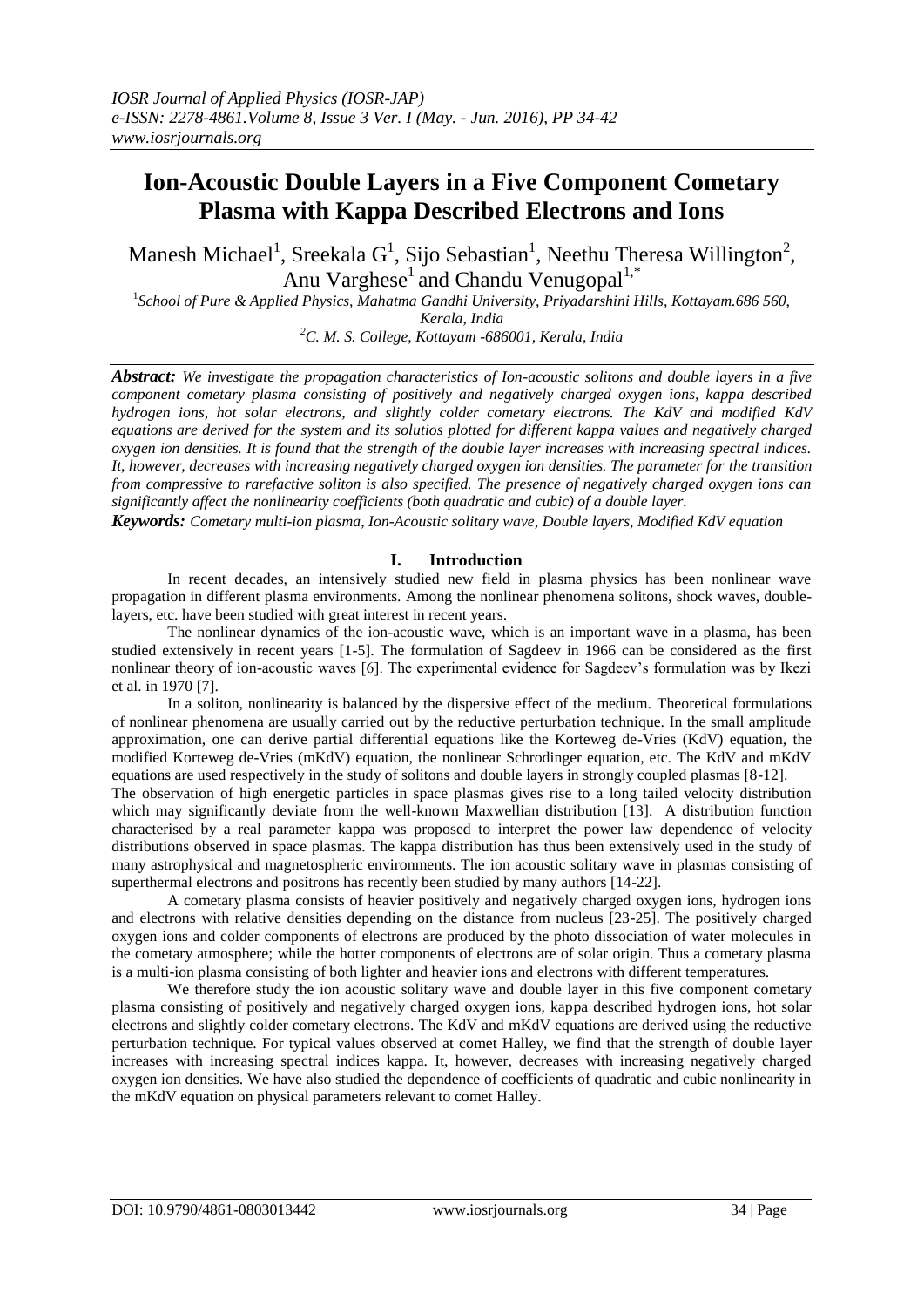### **II. Basic equations**

We consider the existence of the Ion-Acoustic double layer in a five component plasma consisting of positively and negatively charged oxygen ions, kappa described hydrogen ions, hot electrons of solar origin and colder electrons of cometary origin. At equilibrium, the charge neutrality requires,<br> $n_{ce0} + n_{se0} + Z_1 n_{10} = n_{H0} + Z_2 n_{20}$ 

$$
n_{ce0} + n_{se0} + Z_1 n_{10} = n_{H0} + Z_2 n_{20}
$$

 $n_{ce0}$ ,  $n_{he0}$  represent the equilibrium

densities of cometary electrons and solar electrons respectively, while  $n_{10}$ ,  $n_{20}$ ,  $n_{H0}$  are the equilibrium densities of negatively charged oxygen (O) ions, positively charged oxygen (O<sup>+</sup>) ions and hydrogen ions respectively.  $Z_1$  and  $Z_2$  represent the charge numbers of O<sup>-</sup> and O<sup>+</sup> ions respectively. The kappa distribution of species 's' is given by,

ries 's' is given by,  
\n
$$
n_s = n_{s0} \left[ 1 + \frac{e_s \varphi}{k_B T_s (\kappa_s - 3/2)} \right]^{-\kappa_s + \frac{1}{2}} \dots \dots \dots \dots \dots (1)
$$

In (1),  $s = H$  for hydrogen,  $= se$  for solar electrons and  $= ce$  for cometary photo-electrons.  $n<sub>s</sub>$  denotes the density (with the subscript '0' denoting the equilibrium value),  $e_s$  the charge,  $T_s$  the temperature and  $\kappa_s$  the spectral index for species 's'.  $k_B$  is the Boltzmann's constant and  $\varphi$ , the potential.

The dynamics of the heavier ions can be described by the following hydrodynamic equations:<br>  $\frac{\partial n_j}{\partial t} + \frac{\partial (n_j v_j)}{\partial x} = 0$  ...........(2)

$$
\frac{\partial n_j}{\partial t} + \frac{\partial (n_j v_j)}{\partial x} = 0 \qquad \qquad (2)
$$

where 
$$
v_j
$$
 and  $m_j$ , respectively,  
\n
$$
\left(\frac{\partial}{\partial t} + v_j \frac{\partial}{\partial x}\right) v_j = \mp \frac{Z_j e}{m_j} \frac{\partial \varphi}{\partial x}
$$
\n
$$
\begin{array}{ll}\n& \text{where } v_j \text{ and } m_j, \text{ respectively,} \\
& \text{denote the fluid velocity and mass} \\
& \text{of the j-species of ions} \quad (j = 0, 0^+).\n\end{array}
$$

The Poisson's equation is given by

ation is given by  
\n
$$
\frac{\partial^2 \varphi}{\partial x^2} = -4\pi e (n_H + Z_2 n_2 - Z_1 n_1 - n_{ce} - n_{se}) \dots \dots \dots \dots (4)
$$

We normalize (2) to (4) using the parameters of the O<sup>-</sup> ions according to,  $\phi = \frac{c\psi}{k_B T_1}$ *e B*  $\phi = \frac{e\phi}{\sqrt{g}}$ ,  $V_i = \frac{V_j}{V_i}$ *j s v V c*  $=\frac{1}{c}$ ,  $T=\frac{1}{\omega^{-1}}$ *p*1  $T = \frac{t}{\omega_{-1}^{-1}}$ 

where

 $\pi$ 

where 
$$
c_s = \left(\frac{Z_1 k_B T_1}{m_1}\right)^{1/2}
$$
 and  $\omega_{p1} = \left(\frac{4\pi Z_1^2 e^2 n_{10}}{m_1}\right)^{1/2}$ . The variable x is normalized using  
\n
$$
\lambda_{D1} = \left(\frac{Z_1 k_B T_1}{4\pi Z_1^2 e^2 n_{10}}\right)^{1/2}
$$
 while  $N_j = \frac{n_j}{n_{j0}}$ .

Thus, equations (2) to (4) can be rewritten as

1 1 1 ( ) 0.................(5) *N N V T x* 2 2 2 ( ) 0.................(6) *N N V T x* 1 1 1 ...............(7) *V V <sup>V</sup> T x x* 

0

*j*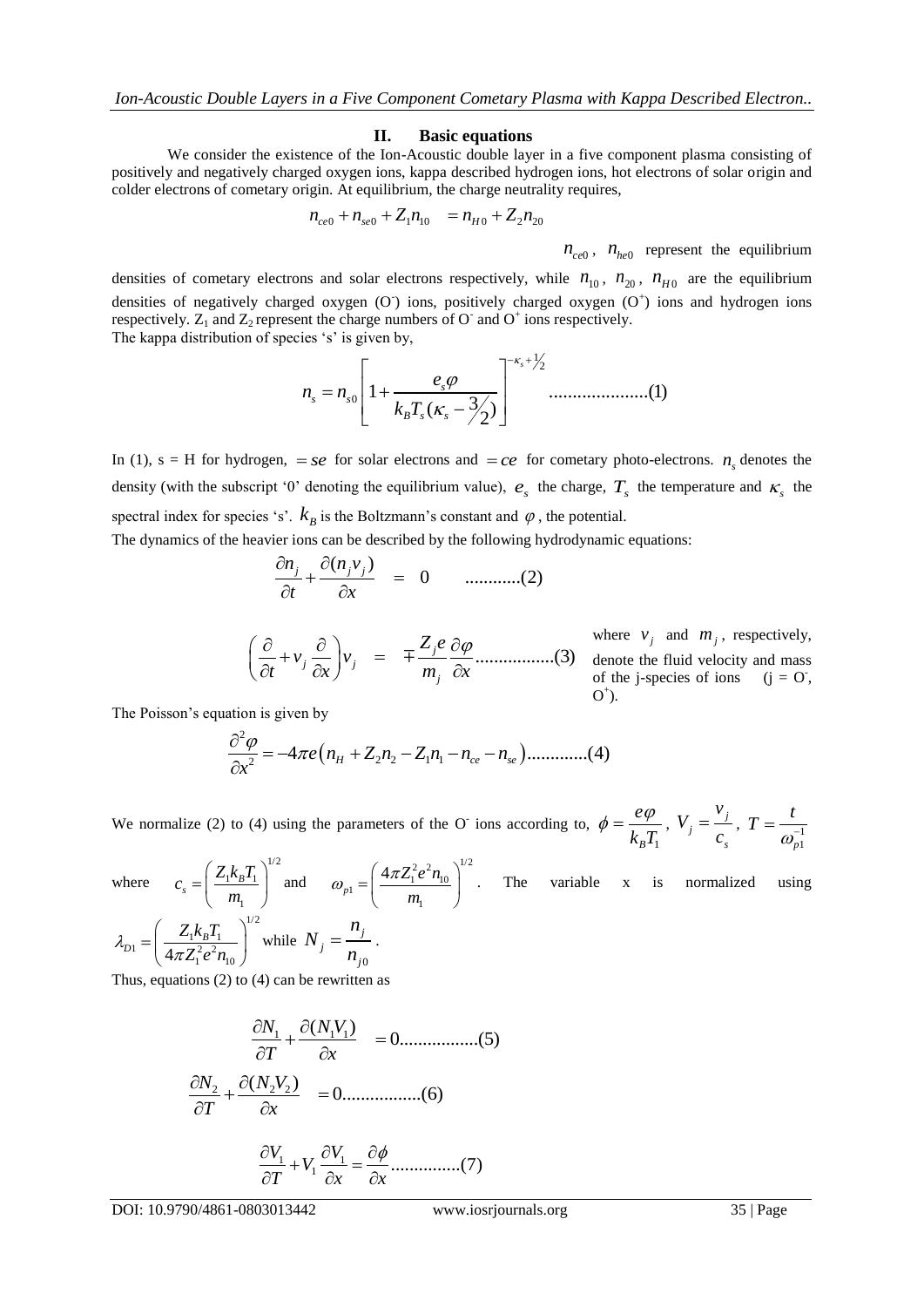$$
\frac{\partial V_2}{\partial T} + V_2 \frac{\partial V_2}{\partial x} = \frac{-Z_2 m}{Z_1} \frac{\partial \phi}{\partial x} \dots \dots \dots \dots \dots (8)
$$
  
where  $m = \frac{m_1}{m_2}$ .

The normalized Poisson's equation after substitution of (1) is,

$$
\frac{\partial T}{\partial x} = \frac{\partial x}{\partial x} \qquad \text{where } m = \frac{m_1}{m_2}.
$$
  
The normalized Poisson's equation after substitution of (1) is,  

$$
\frac{\partial^2 \phi}{\partial x^2} = N_1 - N_2 \left( 1 + \mu_{ce} + \mu_{se} - \mu_H \right) + \mu_{ce} \left( 1 - \frac{\phi}{\sigma_{ce} \left( \kappa_{ce} - 3/2 \right)} \right)^{-(\kappa_{ce} - 1/2)} + \mu_{se} \left( 1 - \frac{\phi}{\sigma_{se} \left( \kappa_{se} - 3/2 \right)} \right)^{-(\kappa_{se} - 1/2)} - \mu_H \left( 1 + \frac{\phi}{\sigma_H \left( \kappa_H - 3/2 \right)} \right)^{-(\kappa_H - 1/2)} \dots
$$
(9)

where  $\mu_{ce} = \frac{n_{ce0}}{n}$  $1'$ <sup>1</sup>0  $c_e = \frac{n_{ce}}{7}$ *n*  $Z_1$ *n*  $\mu_{ce} = \frac{n_{ce0}}{7}$ ,  $\mu_{se} = \frac{n_{se0}}{7}$  $1^{\prime}$ <sup>10</sup>  $\frac{R}{se} = \frac{R}{Z}$ *n*  $Z_1$ *n*  $\mu_{se} = \frac{n_{se0}}{7}$ ,  $\mu_{H} = \frac{n_{H0}}{7}$  $1'$ <sup>1</sup>0  $\mu_H = \frac{n_H}{Z}$ *n*  $Z_1$ *n*  $\mu_{H}=\frac{n_{H0}}{\sigma},$ 1  $c_e = \frac{I_{ce}}{T}$ *T T*  $\sigma_{ce} = \frac{1}{\pi},$ 1  $s_e = \frac{I_{se}}{T}$ *T T*  $\sigma_{se} = \frac{1}{\pi}$  and 1  $H = \frac{I_H}{T}$ *T T*  $\sigma_{\scriptscriptstyle H} =$ 

## **III. Dynamics of solitons**

We use the reductive perturbation method to study the dynamics of solitons by introducing the transformations  $\xi = \varepsilon^{1/2} (x - \lambda T)$ ,  $\tau = \varepsilon^{3/2} T$ 

where  $\varepsilon$  is a smallness parameter and  $\lambda$  is the wave phase speed.

To apply the reductive perturbation technique the various parameters are expanded as<br>  $N = 1 + \varepsilon N^{(1)} + \varepsilon^2 N^{(2)} +$  (10)

$$
N_{1,2} = 1 + \varepsilon N_{1,2}^{(1)} + \varepsilon^2 N_{1,2}^{(2)} + \dots \dots \dots (10)
$$
  

$$
V_{(1,2)} = \varepsilon V_{(1,2)}^{(1)} + \varepsilon^2 V_{(1,2)}^{(2)} + \dots \dots \dots (11)
$$
  

$$
\phi = \varepsilon \phi^{(1)} + \varepsilon^2 \phi^{(2)} + \dots \dots \dots (12)
$$

We substitute (10) to (12) in (5) to (9) and equating the coefficients of different powers of ε yielding, 1 1 *V N* ....................(13) 1 2 1  $V^1 = 2 N^1$ 

<sup>1</sup> *<sup>N</sup>* ..................(14) 1 1 <sup>2</sup> 2 1 ................(15) *<sup>m</sup> <sup>Z</sup> V Z* 1 1 <sup>2</sup> 2 2 1 .............(16) *<sup>m</sup> <sup>Z</sup> N Z* 

Equating the coefficients of  $\mathcal{E}^{5/2}$  in (5) and (6), we get

$$
\frac{\partial N_1^1}{\partial \tau} - \lambda \frac{\partial N_1^2}{\partial \xi} + \frac{\partial V_1^2}{\partial \xi} + \frac{\partial (N_1^1 V_1^1)}{\partial \xi} = 0 \dots \dots \dots \dots (17) \qquad \frac{\partial N_2^1}{\partial \tau} - \lambda \frac{\partial N_2^2}{\partial \xi} + \frac{\partial V_2^2}{\partial \xi} + \frac{\partial (N_2^1 V_2^1)}{\partial \xi} = 0 \dots \dots \dots \dots (18)
$$

And equating the coefficient of order 
$$
\varepsilon^{5/2}
$$
 in (7) and (8) results in,  
\n
$$
\frac{\partial V_1^1}{\partial \tau} - \lambda \frac{\partial V_1^2}{\partial \xi} + V_1^1 \frac{\partial V_1^1}{\partial \xi} = \frac{\partial \phi^2}{\partial \xi} \dots \dots \dots (19)
$$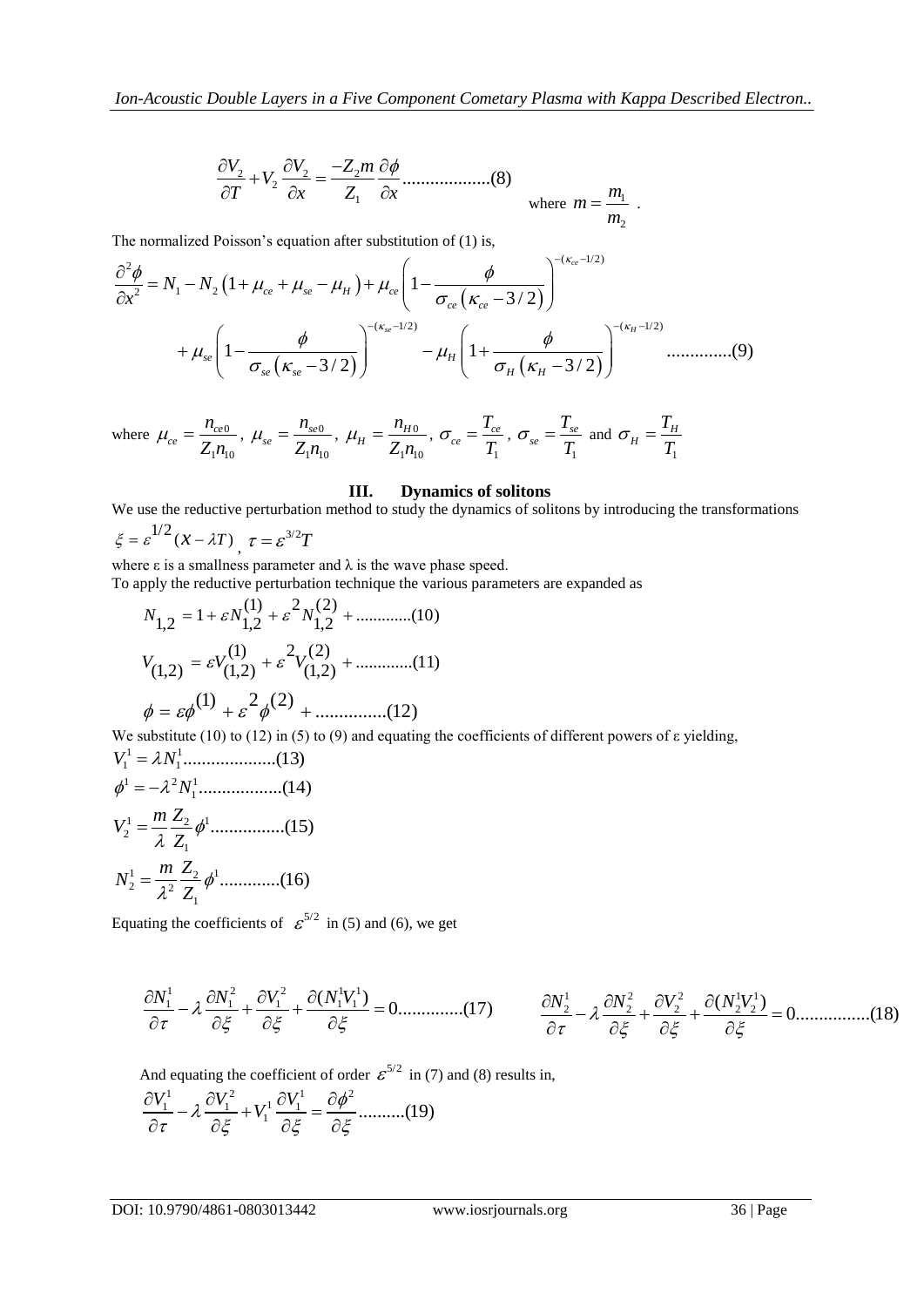$$
\frac{\partial V_2^1}{\partial \tau} - \lambda \frac{\partial V_2^2}{\partial \xi} + V_2^1 \frac{\partial V_2^1}{\partial \xi} = -\frac{Z_2 m}{Z_1} \frac{\partial \phi^2}{\partial \xi}
$$
........(20)

Finally, equating the coefficients of terms of order 
$$
\varepsilon^2
$$
 from Poisson's equation (9) gives,  
\n
$$
\frac{\partial^2 \phi^1}{\partial \xi^2} = N_1^2 - N_2^2 \left( 1 + \mu_{ce} + \mu_{se} - \mu_H \right) + T \phi^2 + L(\phi^1)^2 \dots \dots \dots (21)
$$

Where

$$
\partial \xi^2
$$
  
Where  

$$
T = \frac{\mu_{ce}(\kappa_{ce} - 1/2)}{(\kappa_{ce} - 3/2)\sigma_{ce}} + \frac{\mu_{se}(\kappa_{se} - 1/2)}{(\kappa_{se} - 3/2)\sigma_{se}} + \frac{\mu_H(\kappa_H - 1/2)}{(\kappa_H - 3/2)\sigma_H}
$$

and

and  
\n
$$
L = \frac{\mu_{ce} (\kappa_{ce}^2 - 1/4)}{(\kappa_{ce} - 3/2)^2 \sigma_{ce}^2} + \frac{\mu_{se} (\kappa_{se}^2 - 1/4)}{(\kappa_{se} - 3/2)^2 \sigma_{se}^2} - \frac{\mu_H (\kappa_{H}^2 - 1/4)}{(\kappa_{H} - 3/2)^2 \sigma_{H}^2}
$$

Substituting the values from (13) to (16) into (17) to (21) and eliminating the second order terms, we obtain

the KdV equation as  
\n
$$
\frac{\partial \phi^1}{\partial \tau} + \alpha \phi^1 \frac{\partial \phi^1}{\partial \xi} + \beta \frac{\partial^3 \phi^1}{\partial \xi^3} = 0
$$
\n(22)

where 
$$
\alpha
$$
 is the quadratic nonlinearity and is given by  
\n
$$
\alpha = -\beta \left[ 3 - 3m^2 \left( \frac{Z_2}{Z_1} \right)^2 \left( 1 + \mu_{ce} + \mu_{se} - \mu_H \right) + 2L \right]
$$

and

$$
\beta = \frac{1}{2\left[1 + m\frac{Z_2}{Z_1}\left(1 + \mu_{ce} + \mu_{se} - \mu_H\right)\right]}
$$

1

Transforming the KdV equation with  $\phi^1 = \psi$  to a frame  $\eta = \xi - U\tau$  and integrating the transformed

 $\frac{\partial V_1}{\partial T} = \lambda \frac{\partial V_1}{\partial \xi} = V_1' \frac{\partial V_2}{\partial \xi} = -\frac{Z_1 m}{\xi} \frac{\partial \phi^2}{\partial \xi}$ <br>
Example, equation to coefficients of forms of exists of eleven if ones on the source of pages and the set of the set of the set of the set of th equation with respect to  $\eta$  with help of boundary conditions  $\psi$ ,  $\frac{\partial \psi}{\partial \eta}$  $\eta$  $\partial$  $\frac{\partial \eta}{\partial \eta}$  and 2  $\frac{\psi}{n^2} \rightarrow 0$  $\eta$  $\frac{\partial^2 \psi}{\partial x \partial y} \rightarrow$  $\frac{\partial \varphi}{\partial \eta^2} \to 0$  as  $\eta \to \infty$ , the

following equation is obtained  
\n
$$
\frac{1}{2} \left( \frac{\partial \psi}{\partial \eta} \right)^2 + V(\psi) = 0 \dots \dots \dots \dots (23)
$$

Here 
$$
V(\psi)
$$
 is the Sagedeev potential and is given by  
\n
$$
V(\psi) = \frac{\psi^2}{2\beta} \left(\frac{\alpha\psi}{3} - U\right) \dots \dots \dots (24)
$$

For the existence of solitary waves the following conditions have to be satisfied [6].  
\n(i) 
$$
V(\psi, U)\Big|_{\psi=0} = 0 = \frac{\partial V(\psi, U)}{\partial \psi}\Big|_{\psi=0}
$$

(ii) 
$$
V(\psi, U)|_{\psi = \psi_s} = 0
$$
 (25)

(iii) 
$$
V(\psi, U) < 0;
$$
  $0 < |\psi| < |\psi_s|$ 

where 
$$
\psi_s
$$
 is the amplitude of solitary wave. The soliton solution of KdV equation (22) is  
\n
$$
\phi^1 = \psi_s Sech^2(\frac{\eta}{\omega}); \ \ \psi_s = \frac{3U}{\alpha}; \qquad \omega = \sqrt{\frac{4\beta}{U}} \dots \dots \dots \dots (26)
$$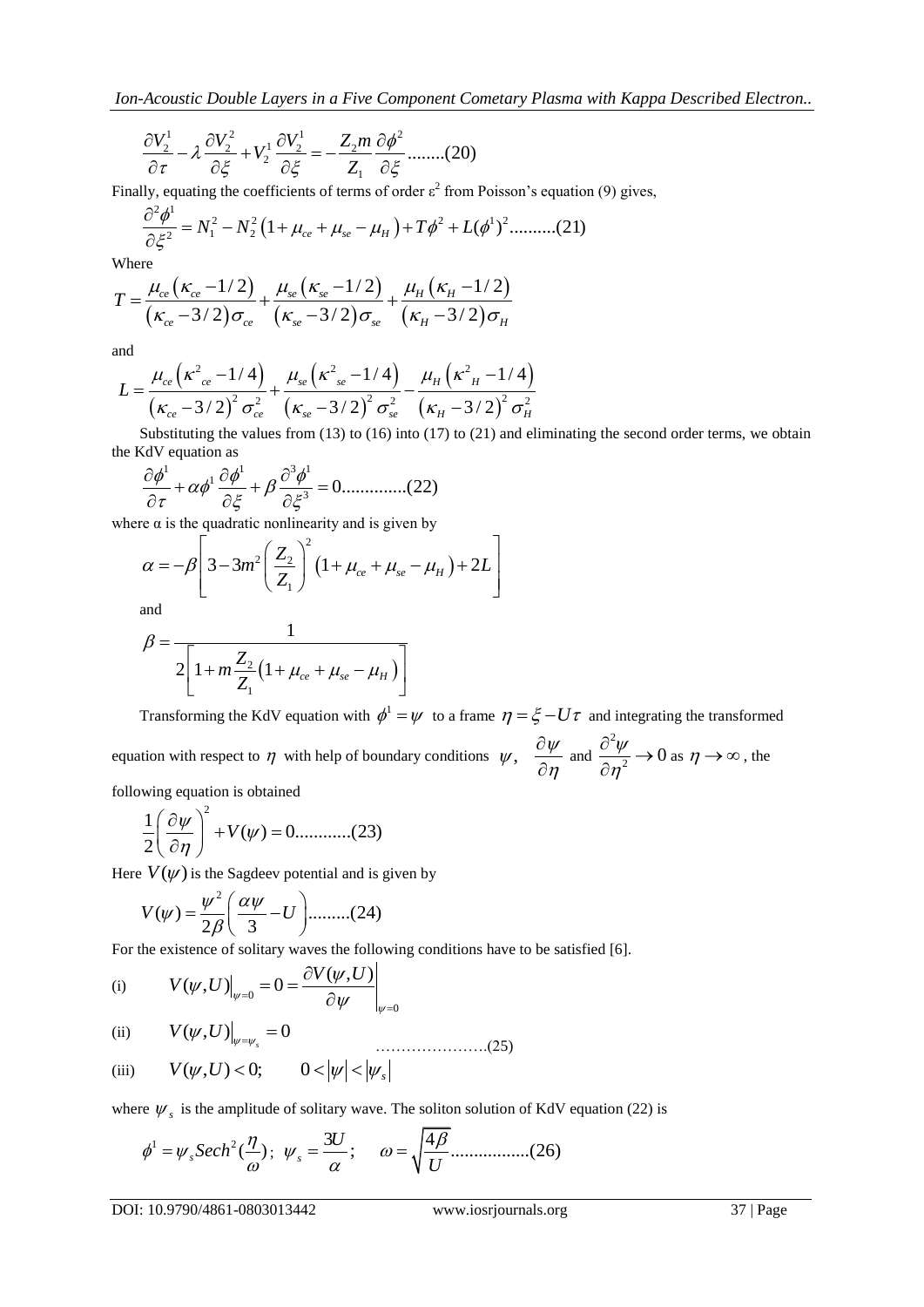where  $\omega$  is the spatial width of the soliton. The nature of the soliton depends on the sign of the nonlinearity condition for their existence is obtained as that width of the so<br>pressive solitons ex-<br>sistence is obtained<br> $\left(\frac{Z_2}{Z}\right)^2 \left(1+\mu_{ce}+\mu_{ce}\right)$ 

coefficient (α). Compressive solitons exist for α > 0 and rarefactive solitons exist for α < 0. The corresponding ( )0 1 2 ( )1 ................(27) *ce se H m L* 2 2 2 1 *Z Z* 

## **IV. Dynamics of weak double layers**

In order to study the double layer propagation characteristic we must consider the higher order nonlinear effects. Hence, for the dynamics of weak double layers, the transformations used are

$$
\xi = \varepsilon (x - \lambda T), \ \tau = \varepsilon^3 T
$$

Using the above transformations and reductive perturbation technique in (2) to (6) and equating the coefficients

of order 
$$
\mathcal{E}^3
$$
, the following second order relations are obtained  
\n
$$
V_1^2 = \frac{(\phi^1)^2}{2} - \phi^2 \dots \dots \dots (28)
$$
\n
$$
N_1^2 = \frac{3}{2}(\phi^1)^2 - \phi^2 \dots \dots (29)
$$
\n
$$
V_2^2 = \frac{m^2 \left(\frac{Z_2}{Z_1}\right)^2}{2} (\phi^1)^2 + \frac{Z_2}{Z_1} m \phi^2 \dots \dots (30)
$$
\n
$$
N_2^2 = \frac{3}{2} m^2 \left(\frac{Z_2}{Z}\right)^2 (\phi^1)^2 + \frac{Z_2}{Z} m \phi^2 \dots \dots (31)
$$

$$
N_2^2 = \frac{3}{2} m^2 \left(\frac{Z_2}{Z_1}\right)^2 (\phi^1)^2 + \frac{Z_2}{Z_1} m \phi^2 \dots \dots \dots (31)
$$

Equating the terms of order 
$$
\varepsilon^2
$$
 and  $\varepsilon^3$  in Poisson's equation gives,  
\n
$$
N_1^2 - N_2^2 (1 + \mu_{ce} + \mu_{se} - \mu_H) + T\phi^2 + L(\phi^1)^2 = 0
$$
\n
$$
\frac{\partial^2 \phi^1}{\partial \xi^2} = N_1^3 - N_2^3 (1 + \mu_{ce} + \mu_{se} - \mu_H) + T\phi^3 + 2L\phi^1 \phi^2 + \gamma (\phi^1)^2
$$
\n(33)

Substituting (29) and (31) in (32), we get

 2 1 0..................(34) where 2 2 2 1 1 3 3 1 2 2 *ce se H Z m L Z* 

Since  $\phi^1 \neq 0$ , it follows that at least  $\gamma \Box O(\varepsilon)$  and thus  $\gamma(\phi^1)^2 \Box O(\varepsilon^3)$  [9]. Hence it should be included in the next higher order i.e.  $O(\varepsilon^3)$  of the Poisson equation. Finally, eliminating all the third order variables i.e. the terms  $O(\varepsilon^4)$  using the first and second order relations and neglecting a higher order term  $\gamma \frac{\partial (\phi^1 \phi^2)}{\partial \zeta} \sim O(\varepsilon^5)$  $\partial$ 

$$
\gamma \frac{\partial (\phi + \psi)}{\partial \xi} \sim O(\varepsilon^3)
$$
, the following modified form of KdV equation is derived.  
\n
$$
\frac{\partial \phi^1}{\partial \tau} + \alpha \phi^1 \frac{\partial \phi^1}{\partial \xi} + \rho (\phi^1)^2 \frac{\partial \phi^1}{\partial \xi} + \beta \frac{\partial^3 \phi^1}{\partial \xi^3} = 0
$$
.............(35)  
\nThe coefficient of cubic nonlinearity,  $O$  is as follows

The coefficient of cubic nonlinearity  $\rho$  is as follows

The coefficient of cubic nonlinearity 
$$
\rho
$$
 is as follows  
\n
$$
\rho = \frac{15}{2} \beta \left[ 1 + m^3 \left( \frac{Z_2}{Z_1} \right)^3 \left( 1 + \mu_{ce} + \mu_{se} - \mu_H \right) \right]
$$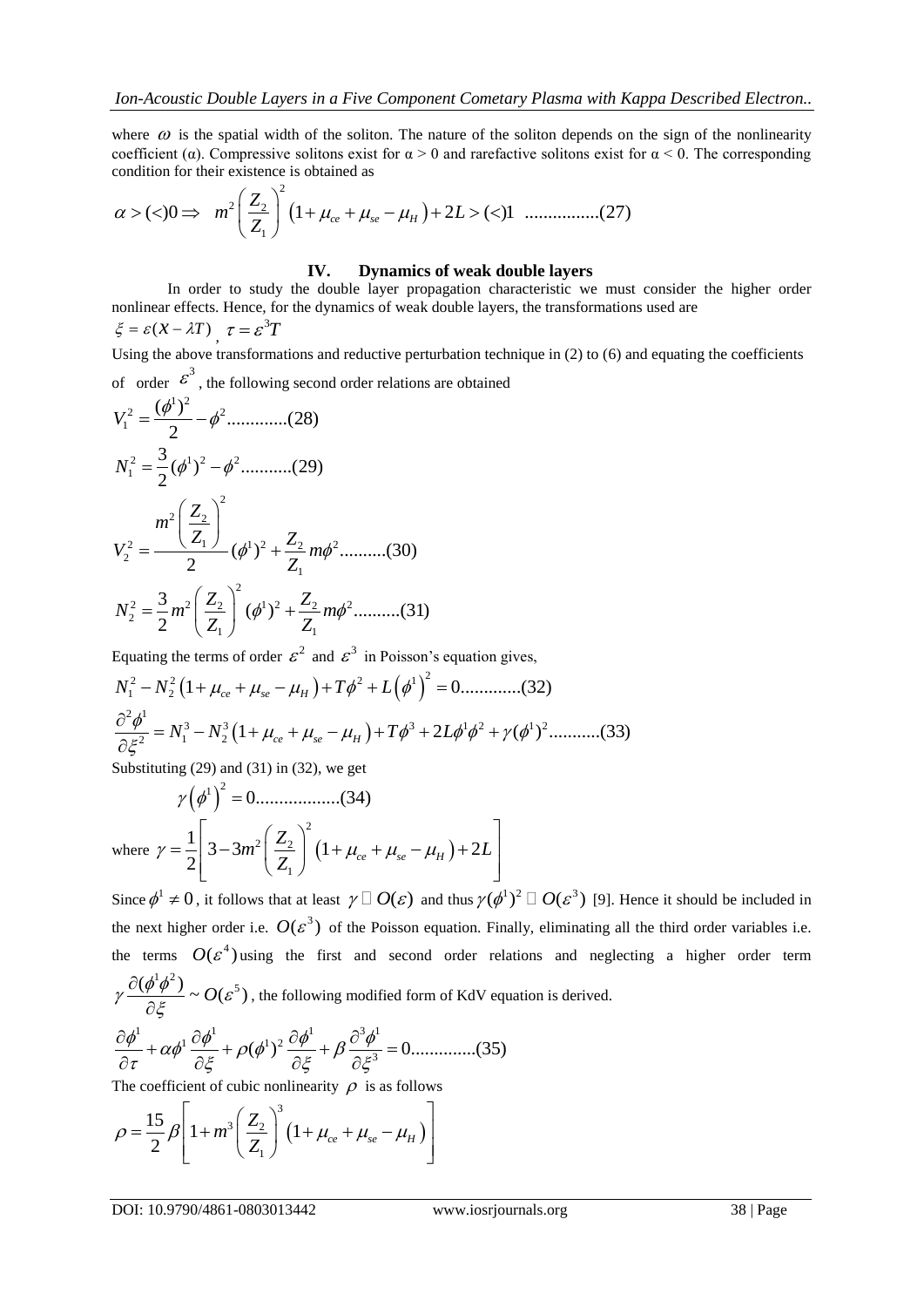We have derived the Sagdeev potential corresponding to mKdV equation by adopting same method used

previously for the soliton. The potential is obtained as  
\n
$$
V(\psi, U) = \frac{\psi^2}{2\beta} \left( \frac{\rho}{6} \psi^2 + \frac{\alpha}{3} \psi - U \right) \dots \dots \dots \dots (36)
$$

For the existence of double layers, the Sagedeev potential has to satisfy the following conditions [6, 26]  
\n(i). 
$$
V(\psi, U)|_{\psi=0} = 0 = V(\psi, U)|_{\psi=\psi_D}
$$
  
\n(ii). 
$$
\frac{dV(\psi, U)}{d\psi}\Big|_{\psi=0} = 0 = \frac{dV(\psi, U)}{d\psi}\Big|_{\psi=\psi_D}
$$
\n(37)  
\n(iii). 
$$
\frac{d^2V(\psi, U)}{d\psi^2}\Big|_{\psi=0,\psi_D} < 0
$$

Where  $\psi = 0$ ,  $\psi_D$  are the two extreme points of Sagdeev potential V ( $\psi$ , U). The above conditions give

$$
U = -\frac{\rho}{6} {\psi_D}^2
$$

$$
\psi_D = -\frac{\alpha}{\rho}
$$

and

$$
V(\psi, U) = \frac{\psi^2 \rho}{12 \beta} (\psi_D - \psi)^2
$$

The double layer solution of mKdV equation is given by [9]  
\n
$$
\psi = \phi^{(1)} = \frac{\psi_D}{2} \left[ 1 - \tanh(\frac{2\eta}{\Delta}) \right] \quad \dots \dots \dots \dots \dots (38)
$$

Where  $\Delta$  is the thickness of the double layer and is given by

$$
\Delta = \frac{4\sqrt{\frac{6\beta}{-\rho}}}{|\psi_D|}
$$
 ....... (39)

From the (39), we arrive at the conclusion that the ion acoustic double layer will exist only if

$$
-\frac{\rho}{\beta} > 0 \Rightarrow \rho < 0 \text{ as } \beta > 0
$$

The above condition is satisfied if and only if  
\n
$$
m^3 \left(\frac{Z_2}{Z_1}\right)^3 \left(\mu_H - \mu_{ce} - \mu_{se} - 1\right) > 1 \quad \dots \dots \dots \dots (40)
$$

The nature of the double layer i.e. whether the system will support a compressive or rarefactive double layer depends on the sign of the coefficient of quadratic nonlinearity. The condition for the existence of both compressive and rarefactive double layer is the same as in the case of the soliton.

## **V. Results**

Though our equations (22) and (35) are applicable to any plasma we are interested, in this paper, on parameters relevant to comet Halley. The observed value of the density of hydrogen ions was  $n_H = 4.95 \text{ cm}^{-3}$ ; their temperature was  $T_H = 8 \times 10^4 K$ . The temperature of the solar (or hot) electrons was  $T_{se} = 2 \times 10^5 K$  [27]. The temperature of the second component of photo-electron was set at  $T_{ce} = 2 \times 10^4$  K. Negatively charged oxygen ions with an energy ~ 1eV and densities  $\leq 1$  cm<sup>-3</sup> was unambiguously identified by Chaizy et al [25].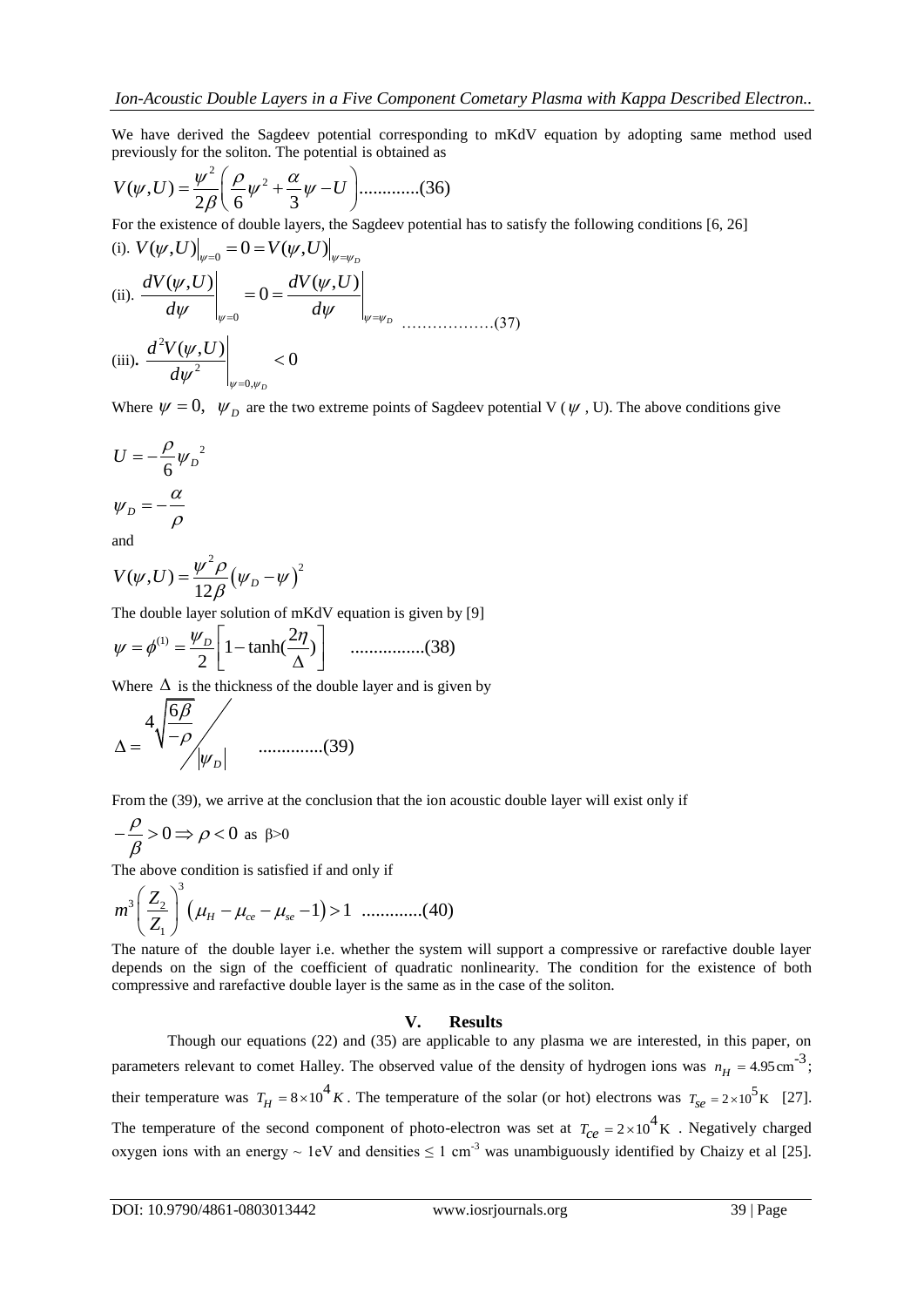We thus set the densities of positively charged oxygen ions at  $n_{20} = 0.5 \text{ cm}^{-3}$  and that of negatively charged oxygen ions at  $n_{10} = 0.05 \text{ cm}^{-3}$  [27, 25].







We numerically analysed the existence condition (27) for solitons. Keeping  $\kappa_{ce} = \kappa_{se} = 5$  fixed at 5, figure 1 depicts the variation of soliton profile with respect to the spectral index  $\kappa$ <sub>H</sub>. Curve (a) is for  $\kappa_H = 1.91$ , curve (b) is for  $\kappa_H = 2.71$ , curve (c) is for  $\kappa_H = 2.72$  and curve (d) is for  $\kappa_H = 2.73$ . It is found that, the compressive soliton becomes rarefactive after a critical value  $\kappa_H = 2.71$  and it continues to remain as a rarefactive soliton for the higher values of spectral indices.

Figure 2 depicts the variation of strength of double layer profile as a function of the spectral index. The parameters for the figure are  $\lambda = 1$ ,  $n_{10} = 0.05 \text{ cm}^{-3}$ ,  $n_{20} = 0.5 \text{ cm}^{-3}$ ,  $n_H = 4.95 \text{ cm}^{-3}$ ,  $T_{ce} = 2 \times 10^4 \text{ K}$ ,  $T_{\text{S}e} = 2 \times 10^5 \text{ K}$ ,  $T_1 = T_2 = 1.16 \times 10^4 K$  and  $Z_1 = Z_2 = 1$ . Curve (a) (blue colour) is for the spectral index  $K = 3$ , curve (b) (green colour) is for  $K = 4$  and curve (c) (red colour) is for  $K = 5$ . We find that the strength of double layer profile increases with an increase of the spectral index kappa.







Figure 3 shows the variation of the strength of the double layer structure as a function of negatively charged oxygen ion densities. The parameters used in this case are  $n_{20} = 0.5 \text{ cm}^{-3}$ ,  $n_H = 4.95 \text{ cm}^{-3}$ ,  $T_{ce} = 2 \times 10^4$  K,  $T_{se} = 2 \times 10^5$  K,  $T_1 = 1.16 \times 10^4$  K,  $T_2 = 2.32 \times 10^4$  K,  $Z_1 = Z_2 = 1$  and  $K_{ce} = K_{se} = K_H = 5$ . Curve (a) is for  $n_{10} = 0.03$  cm<sup>-3</sup>, curve (b) is for  $n_{10} = 0.05$  cm<sup>-3</sup> and curve (c) is for  $n_{10} = 0.07$  cm<sup>-3</sup>. We find that the strength of double layer decreases with an increase of negatively charged oxygen ion density.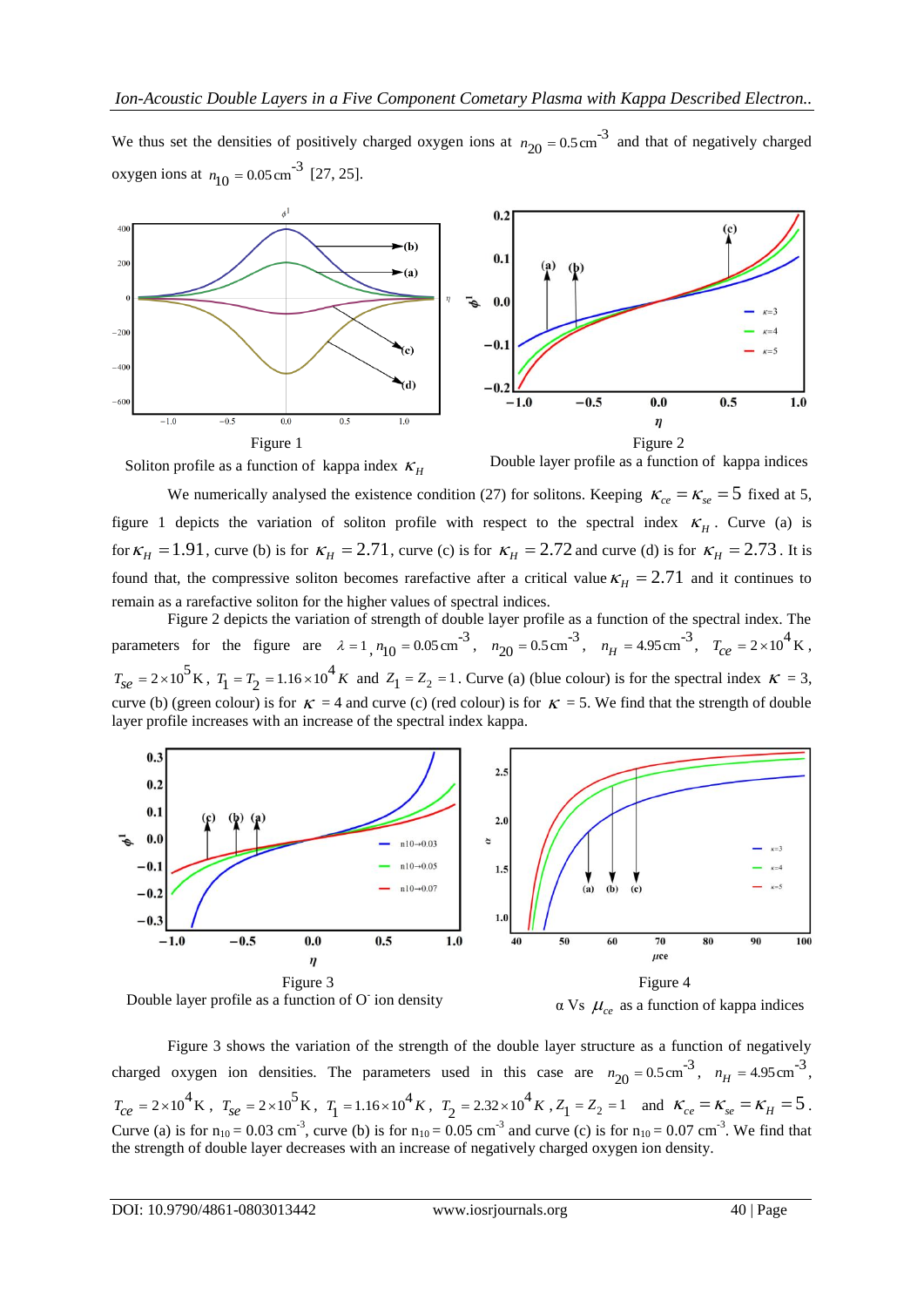Figure 4 depicts the variation of the quadratic nonlinearity coefficient  $(\alpha)$  versus normalized cometary electron density ( $\mu_{ce}$ ) as a function of the spectral index kappa. The parameters used are the same as in Figure 2. Curve (a) (blue colour) is for the spectral index  $\kappa = 3$ , curve (b) (green colour) is for  $\kappa = 4$  and curve (c) (red colour) is for  $K = 5$ . We find that the quadratic nonlinearity increases with an increase of the spectral index kappa.



The dependence of the same coefficient on negatively charged oxygen ion densities is studied next. Figure 5 thus depicts the variation of  $\alpha$  versus  $\mu_{ce}$  for three values of the negatively charged oxygen density. Curve (a) is for  $n_{10} = 0.05 \text{ cm}^{-3}$  (blue), curve (b) is for  $n_{10} = 0.07 \text{ cm}^{-3}$  (green) and curve (c) is for  $n_{10} = 0.09 \text{ cm}^{-3}$  (red). The other parameters for the figure are:  $\kappa_{ce} = \kappa_{se} = \kappa_H = 3$ ,  $n_{20} = 0.5 \text{ cm}^{-3}$ ,  $\lambda = 1$ ,  $Z_1 = Z_2 = 1$ ,  $T_1 = 1.16 \times 10^4 K$ ,  $T_2 = 2.32 \times 10^4 K$ ,  $T_{se} = 2 \times 10^5 K$  and  $T_{ce} = 2 \times 10^4 K$ . It is clear that the quadratic nonlinearity increases with an increase of negatively charged oxygen ion densities.

The variation of the cubic nonlinearity is depicted next. Figure 6 thus depicts the variation of cubic nonlinearity coefficient  $\rho$  versus  $\mu_{ce}$  for three values of the negatively charged oxygen density. Curve (a) is for  $n_{10} = 0.05 \text{ cm}^{-3}$  (blue), curve (b) is for  $n_{10} = 0.06 \text{ cm}^{-3}$  (green) and curve(c) is for  $n_{10} = 0.07 \text{ cm}^{-3}$  (red). The other parameters for the figure are the same as in Figure 5. We find that the cubic nonlinearity  $\rho$  also increases

with an increase of negatively charged oxygen ion densities.

# **VI. Conclusion**

We have studied the nonlinear propagation characteristics of ion acoustic waves in a five component plasma of positively and negatively charged oxygen ions, lighter hydrogen ions and hot and cold electrons by deriving the KdV and modified KdV equations. The condition for the existence of both solitary waves and double layers are obtained. It is found that, at fixed values of  $\kappa_{ce}$  and  $\kappa_{se}$ , there exists a critical value for the spectral index of hydrogen ion  $(K_H)$ , beyond which the compressive soliton becomes rarefactive. The impact of spectral indices kappa, and density of negatively charged oxygen ions (O ) on the strength of the double layer profile is studied. The strength of double layer profile increases with an increase of spectral index kappa while, it decreases with an increase of negatively charged oxygen ion densities. In our investigation we find that the density of negatively charged oxygen ions significantly affects the nonlinearity coefficients (both quadratic and cubic).

# **Acknowledgements**

Financial assistance from Kerala State Council for Science, Technology & Environment, Thiruvananthapuram, Kerala, India (JRFs for MM and SG) and the University Grants Commission (EF) is gratefully acknowledged.